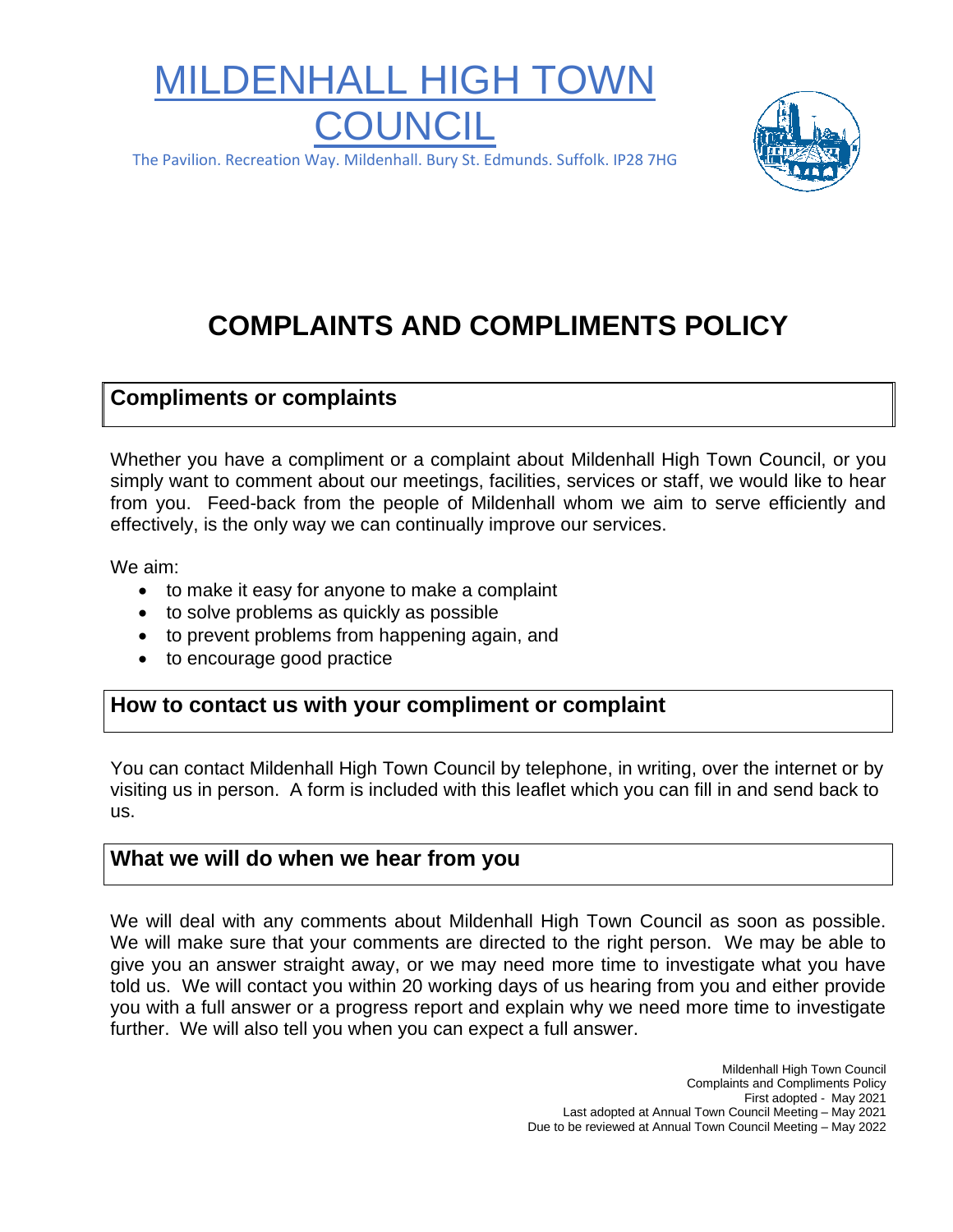# **Confidentiality**

We will treat your complaint in confidence. Details will only be given to those members of staff directly concerned. If you have a complaint, we hope we will be able to find out what went wrong and take steps to make sure it does not happen again.

#### **How to contact us**

Mildenhall High Town Council's tel no: (01638) 713493 or in writing to:

 The Town Manager Mildenhall High Town Council The Pavilion Recreation Way Mildenhall, Suffolk IP28 7HG

Alternatively our email address is:admin@mildenhallparishcouncil.org.uk

#### **Other useful contacts:**

Monitoring Officer West Suffolk District Council West Suffolk House Western Way Bury St. Edmonds SUFFOLK IP33 3YU

Standards Board for England 1 st Floor Cottons Centre Cottons Lane LONDON SE1 2QG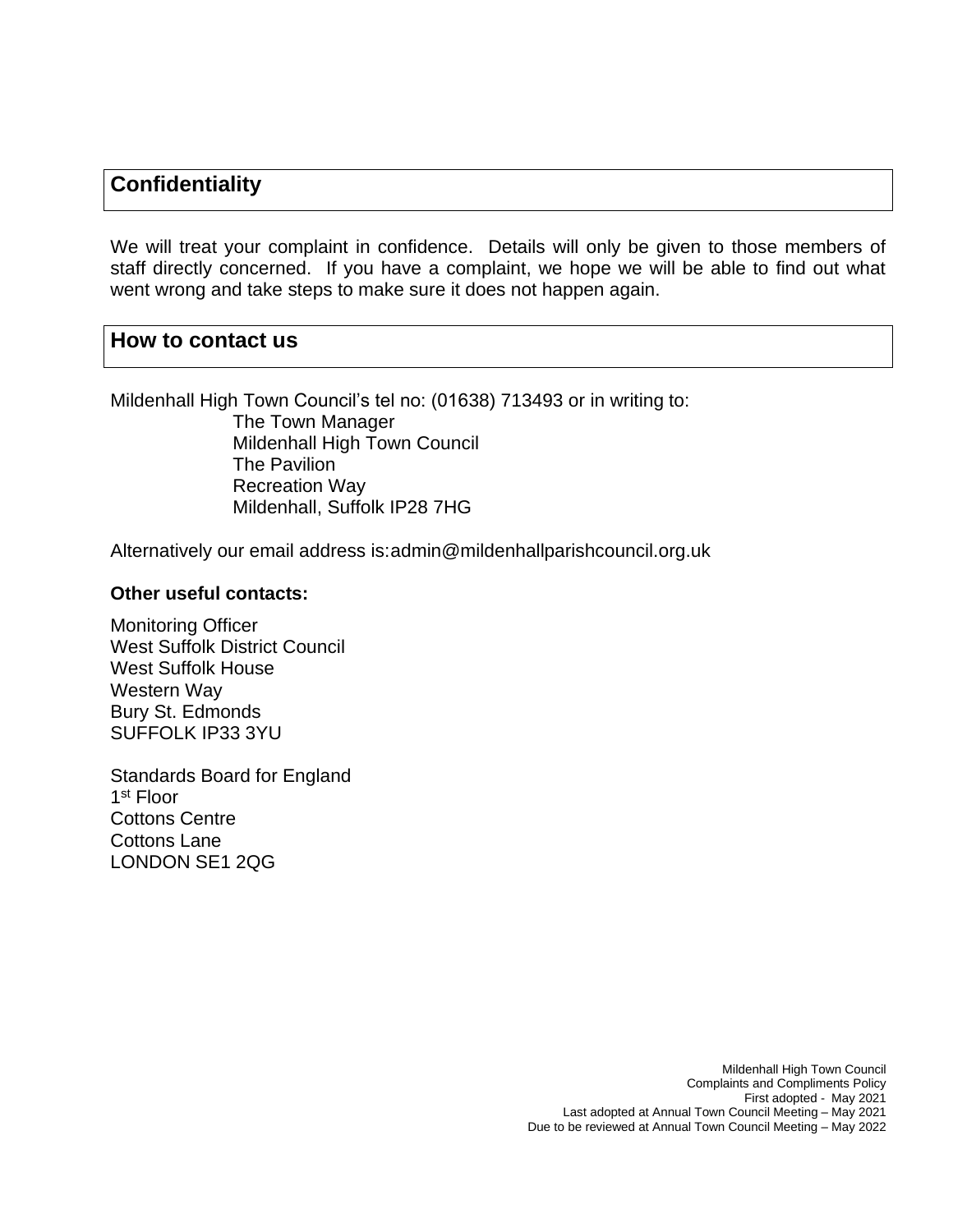# **Code of Practice for Complaints**

- 1. If a complaint about the Town Council is notified orally to a Councillor or the Town Manager and they cannot satisfy the complainant, then the complainant shall be asked to put the complaint in writing to the Town Manager on the form provided.
- 2. If a complainant prefers not to put the complaint to the Town Manager he or she shall be advised to put it to the Mayor of Mildenhall High Town Council.
- 3. Any written complaint about a councillor or member of staff will be answered within 20 days. Where it is not possible to give a full answer, an explanation of why more time is needed will be given. Where the complainant remains dissatisfied, a complaint form and copy of the code of practice will be sent within 7 days. When a complaint received is about a member of staff or councillor, the person concerned will be notified and given an opportunity for comment on the matter. Complaints lodged regarding staff should be dealt with by the Town Manager and only passed to the Council if the complainant remains dissatisfied.
- 4. A letter of complaint about a Council procedure will receive a reply within 20 days. Where the complainant remains dissatisfied a complaints form will be sent within 7 days.
- 5. The Town Manager or Mayor shall report to the next meeting of the Town Council any written complaint disposed of by direct action with the complainant.
- 6. The Town Manager or Mayor shall bring any written complaint which has not been settled to the next meeting of the Town Council after the complaint has been initially investigated and the Town Manager shall notify the complainant of the date by which the complaint will be considered. If necessary Mildenhall High Town Council will appoint a Complaints Panel to fully investigate the complaint. If for any reason that date becomes unachievable, a letter and explanation for this will be sent to the complainant with a revised date.
- 7. The complaints panel will be at least 3 members of the Council of which one will be the Mayor.
- 8. The Complaints Panel should investigate all the evidence surrounding the complaint. Where a complaint is considered about an individual, this will be dealt with in the absence of the press and public but any decision on a complaint shall be announced at the Council meeting in public.
- 9. Complaints Code of Conduct When a complaint is made relating to the Code of Conduct it should be sent direct to The Standards Board and then referred to the Monitoring Officer.
- 10.As soon as may be after the decision has been made, it and the nature of any action to be taken shall be communicated in writing to the complainant.
- 11.The Council shall defer investigating any written complaint *only* if it is of opinion that issues of law or practice arise on which legal advice is necessary. The complaint shall be considered at the next appropriate meeting after the advice has been received.
- 12.Complaints Incident Book

An incident book will be kept in the Town Manager's Office. Staff involved in an incident or disagreement whether giving rise to complaint or not with a member of the public or councillor must enter the details of it in this book within 24 hours of the incident taking place. An incident is considered as a situation where voices are raised, strong language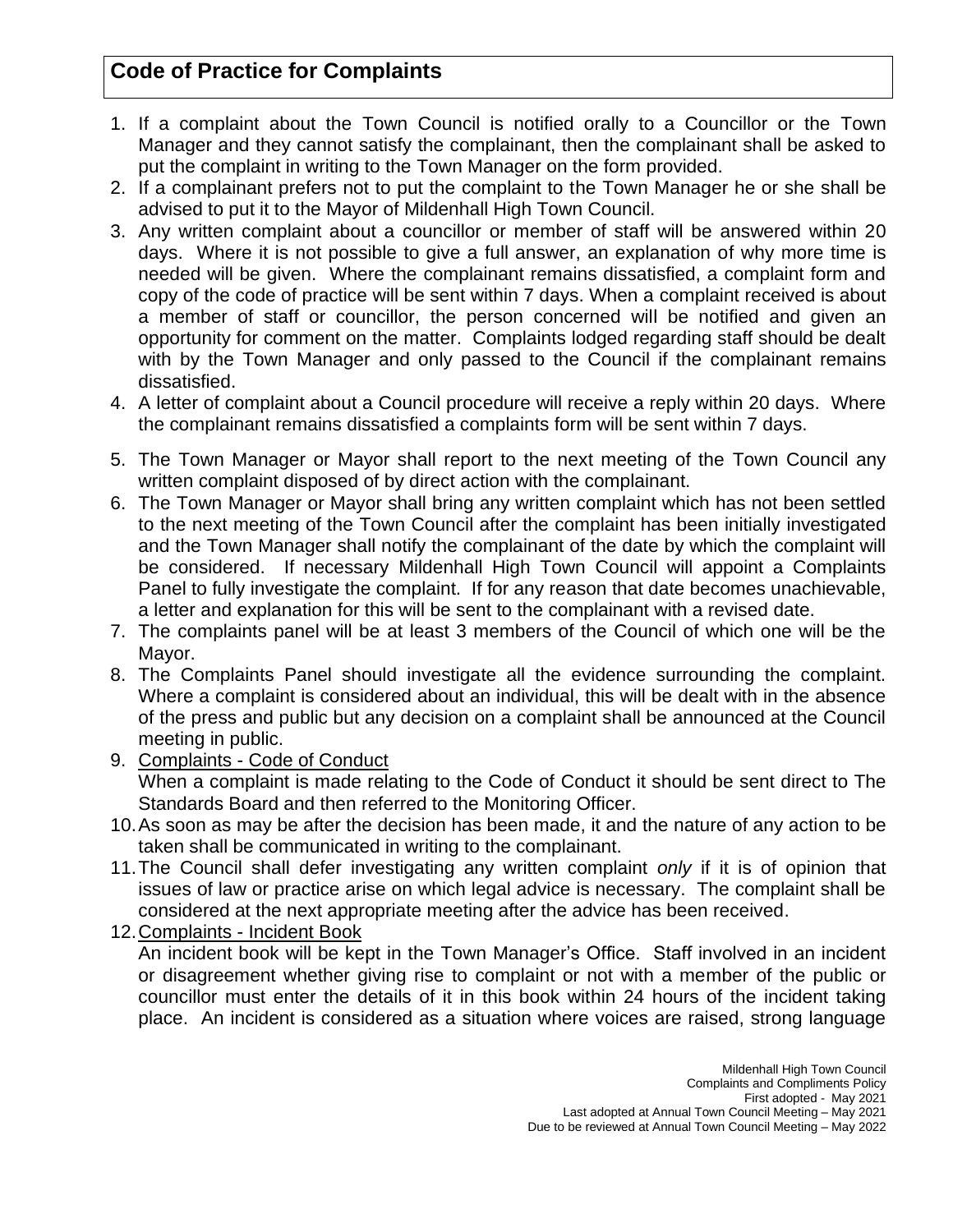used or threatening or violent behaviour is experienced. All complaints received in writing will be entered in this book.

> Mildenhall High Town Council Complaints and Compliments Policy First adopted - May 2021 Last adopted at Annual Town Council Meeting – May 2021 Due to be reviewed at Annual Town Council Meeting – May 2022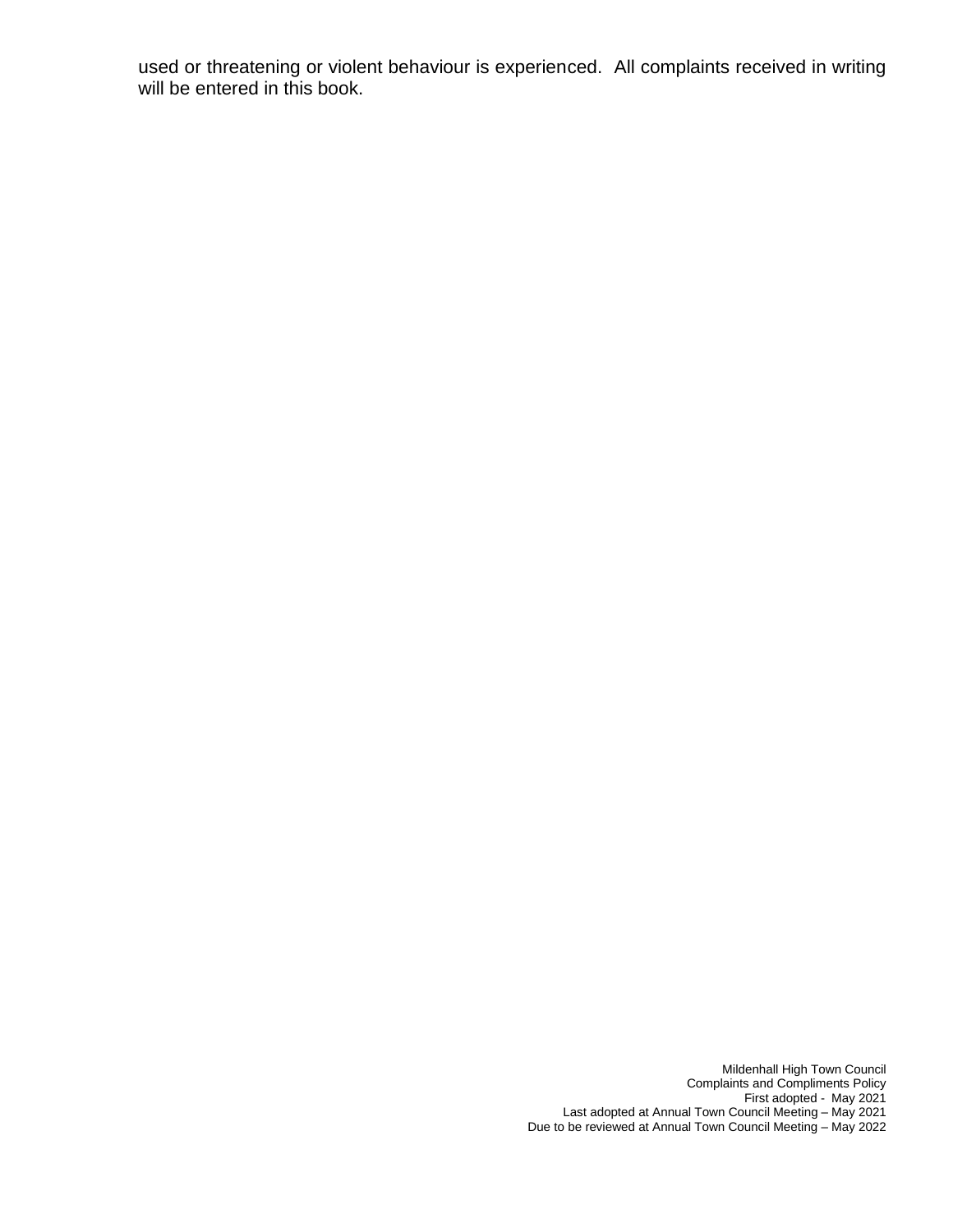# **CODE OF PRACTICE FOR HANDLING COMPLAINTS**



#### **Sequence of Events**

Mildenhall High Town Council Complaints and Compliments Policy First adopted - May 2021 Last adopted at Annual Town Council Meeting – May 2021 Due to be reviewed at Annual Town Council Meeting – May 2022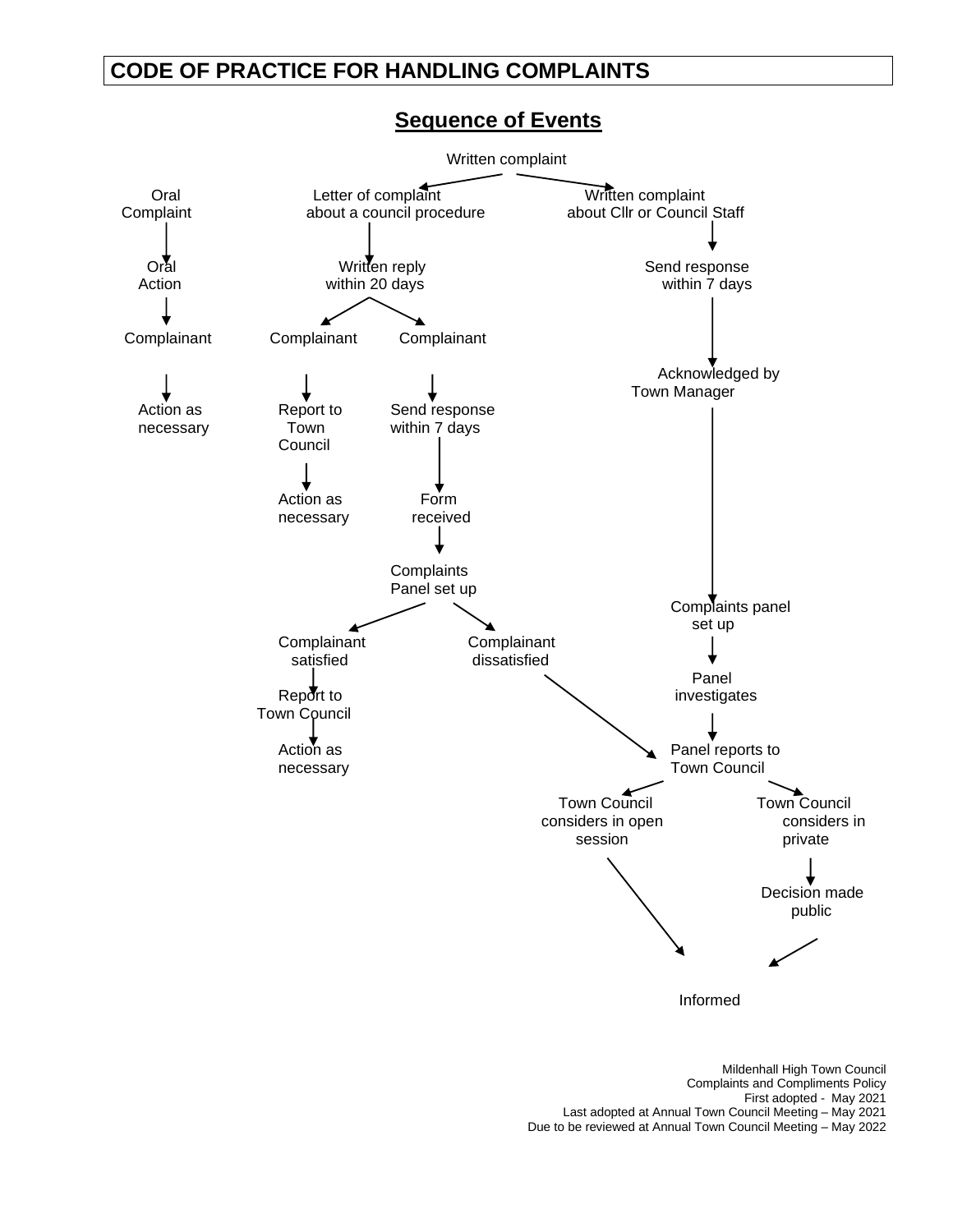## **Complaint Procedure**

#### **Guidance to the Complaint Panel**

When enquiring into a complaint the Panel must consider the following:

- That the person(s) subject of the complaint must be given the opportunity of responding in answer to the complaint verbally or in writing or both. The person(s) subject of the complaint is given the right to have a colleague present at any hearing if they choose to do so.
- Where the complaint concerns a member of staff, then the Grievance & Disciplinary Policy Procedure should be followed.
- Any person(s) who may be able to provide information to substantiate the complaint or otherwise should be interviewed and asked for their recollection. Such information may be verbal or in writing.
- The Panel may wish to illicit further information from the complainant and may offer the complainant the opportunity of further discussion on the content of the complaint.
- The members of the Panel must record the time and date when the complainant, the person(s) complained of or witnesses were asked to comment.

# **MILDENHALL HIGH TOWN COUNCIL CONFIDENTIAL**